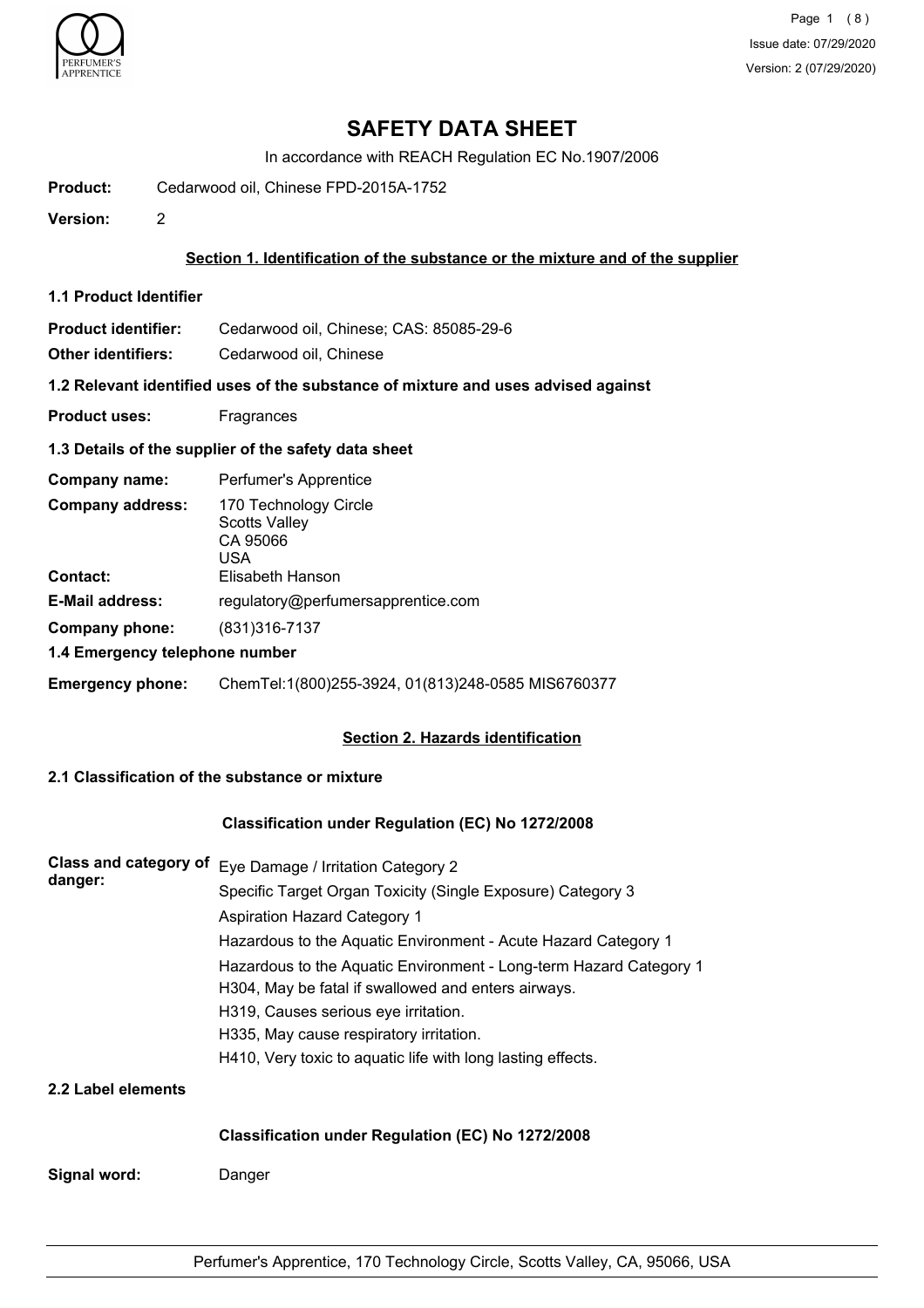

Page 2 (8) Issue date: 07/29/2020 Version: 2 (07/29/2020)

# **SAFETY DATA SHEET**

In accordance with REACH Regulation EC No.1907/2006

| <b>Product:</b>                                                  | Cedarwood oil, Chinese FPD-2015A-1752                                                                                                                                                                                                                                                                                                                                                                                                                                                                                                                                                                                                                                                                                                                                                                                                                                                                                                                                                                                                                                |
|------------------------------------------------------------------|----------------------------------------------------------------------------------------------------------------------------------------------------------------------------------------------------------------------------------------------------------------------------------------------------------------------------------------------------------------------------------------------------------------------------------------------------------------------------------------------------------------------------------------------------------------------------------------------------------------------------------------------------------------------------------------------------------------------------------------------------------------------------------------------------------------------------------------------------------------------------------------------------------------------------------------------------------------------------------------------------------------------------------------------------------------------|
| Version:                                                         | $\overline{2}$                                                                                                                                                                                                                                                                                                                                                                                                                                                                                                                                                                                                                                                                                                                                                                                                                                                                                                                                                                                                                                                       |
| <b>Hazard statements:</b>                                        | H304, May be fatal if swallowed and enters airways.<br>H319, Causes serious eye irritation.<br>H335, May cause respiratory irritation.<br>H410, Very toxic to aquatic life with long lasting effects.                                                                                                                                                                                                                                                                                                                                                                                                                                                                                                                                                                                                                                                                                                                                                                                                                                                                |
| M factor:                                                        | None                                                                                                                                                                                                                                                                                                                                                                                                                                                                                                                                                                                                                                                                                                                                                                                                                                                                                                                                                                                                                                                                 |
| <b>Supplemental</b><br>Information:                              | None                                                                                                                                                                                                                                                                                                                                                                                                                                                                                                                                                                                                                                                                                                                                                                                                                                                                                                                                                                                                                                                                 |
| <b>Precautionary</b><br>statements:                              | P261, Avoid breathing vapour or dust.<br>P264, Wash hands and other contacted skin thoroughly after handling.<br>P271, Use only outdoors or in a well-ventilated area.<br>P273, Avoid release to the environment.<br>P280, Wear protective gloves/eye protection/face protection.<br>P301/310, IF SWALLOWED: Immediately call a POISON CENTER or doctor/physician.<br>P304/340, IF INHALED: Remove victim to fresh air and keep at rest in a position comfortable<br>for breathing.<br>P305/351/338, IF IN EYES: Rinse cautiously with water for several minutes. Remove contact<br>lenses, if present and easy to do. Continue rinsing.<br>P312, Call a POISON CENTRE or doctor/physician if you feel unwell.<br>P331, Do not induce vomiting.<br>P337/313, If eye irritation persists: Get medical advice/attention.<br>P391, Collect spillage.<br>P403/233, Store in a well-ventilated place. Keep container tightly closed.<br>P405, Store locked up.<br>P501, Dispose of contents/container to approved disposal site, in accordance with local<br>regulations. |
| Pictograms:                                                      |                                                                                                                                                                                                                                                                                                                                                                                                                                                                                                                                                                                                                                                                                                                                                                                                                                                                                                                                                                                                                                                                      |
| <b>Other hazards:</b>                                            | None                                                                                                                                                                                                                                                                                                                                                                                                                                                                                                                                                                                                                                                                                                                                                                                                                                                                                                                                                                                                                                                                 |
|                                                                  | Section 3. Composition / information on ingredients                                                                                                                                                                                                                                                                                                                                                                                                                                                                                                                                                                                                                                                                                                                                                                                                                                                                                                                                                                                                                  |
| 3.1 Substances<br><b>Product identifier:</b><br><b>Contains:</b> | Cedarwood oil, Chinese; CAS: 85085-29-6                                                                                                                                                                                                                                                                                                                                                                                                                                                                                                                                                                                                                                                                                                                                                                                                                                                                                                                                                                                                                              |
| <b>Name</b>                                                      | <b>Classification for</b><br><b>REACH Registration</b><br>EC<br>$\%$<br><b>CAS</b><br>(CLP) 1272/2008<br>No.                                                                                                                                                                                                                                                                                                                                                                                                                                                                                                                                                                                                                                                                                                                                                                                                                                                                                                                                                         |
|                                                                  | Perfumer's Apprentice, 170 Technology Circle, Scotts Valley, CA, 95066, USA                                                                                                                                                                                                                                                                                                                                                                                                                                                                                                                                                                                                                                                                                                                                                                                                                                                                                                                                                                                          |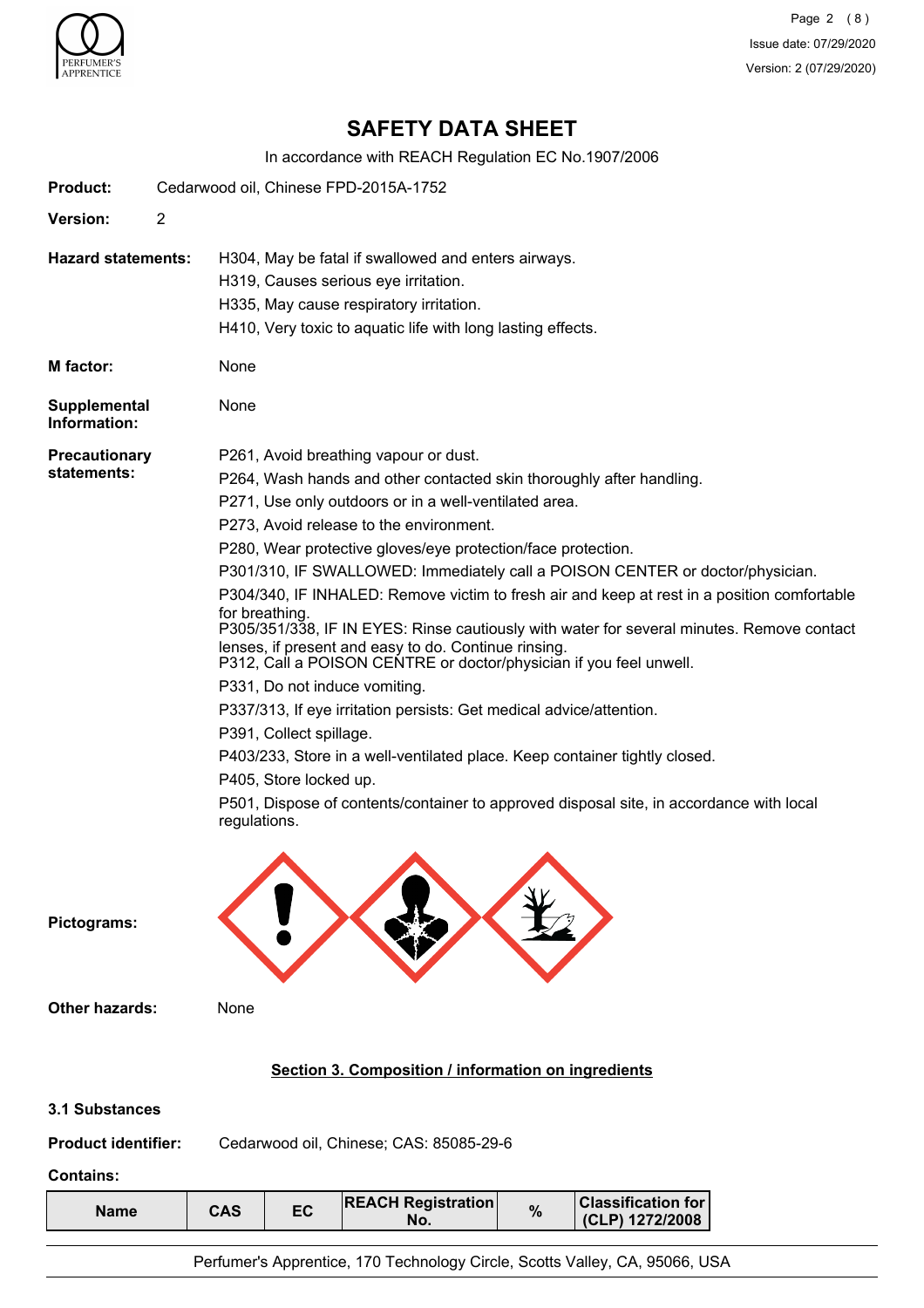

Page 3 (8) Issue date: 07/29/2020 Version: 2 (07/29/2020)

# **SAFETY DATA SHEET**

In accordance with REACH Regulation EC No.1907/2006

**Product:** Cedarwood oil, Chinese FPD-2015A-1752

#### **Version:** 2

| lalpha-Cedrene | 469-61-4 | 207-418-4 | 19.00%   | Asp. Tox 1-Aquatic<br>Acute 1-Aquatic<br>Chronic 1; H304-H410 - |
|----------------|----------|-----------|----------|-----------------------------------------------------------------|
| <b>ICedrol</b> | 77-53-2  | 201-035-6 | 15.00%   | Aquatic Chronic 2;<br>IH411.-                                   |
| Ibeta-Cedrene  | 546-28-1 |           | $6.00\%$ | Aquatic Acute 1-<br>Aquatic Chronic 1:<br>H410.-                |

# **Section 4. First-aid measures**

#### **4.1 Description of first aid measures**

IF SWALLOWED: Immediately call a POISON CENTER or doctor/physician.

IF INHALED: Remove victim to fresh air and keep at rest in a position comfortable for breathing.

IF IN EYES: Rinse cautiously with water for several minutes. Remove contact lenses, if present and easy to do. Continue rinsing.

Call a POISON CENTRE or doctor/physician if you feel unwell.

#### **4.2 Most important symptoms and effects, both acute and delayed**

May be fatal if swallowed and enters airways.

Causes serious eye irritation.

May cause respiratory irritation.

### **4.3 Indication of any immediate medical attention and special treatment needed**

None expected, see Section 4.1 for further information.

### **SECTION 5: Firefighting measures**

#### **5.1 Extinguishing media**

Suitable media: Carbon dioxide, Dry chemical, Foam.

#### **5.2 Special hazards arising from the substance or mixture**

In case of fire, may be liberated: Carbon monoxide, Unidentified organic compounds.

## **5.3 Advice for fire fighters:**

In case of insufficient ventilation, wear suitable respiratory equipment.

### **Section 6. Accidental release measures**

#### **6.1 Personal precautions, protective equipment and emergency procedures:**

Avoid inhalation. Avoid contact with skin and eyes. See protective measures under Section 7 and 8.

#### **6.2 Environmental precautions:**

Keep away from drains, surface and ground water, and soil.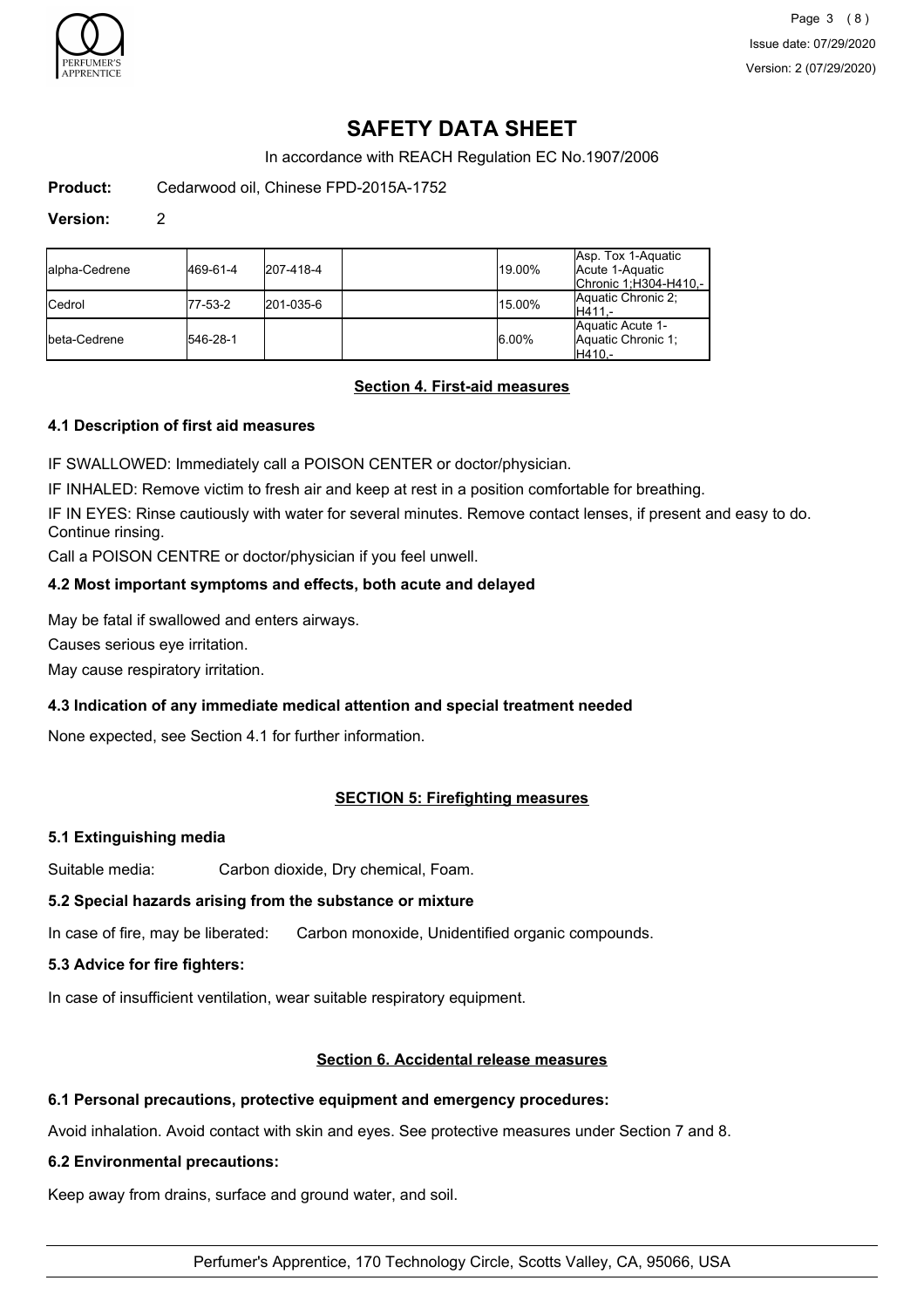

Page 4 (8) Issue date: 07/29/2020 Version: 2 (07/29/2020)

# **SAFETY DATA SHEET**

In accordance with REACH Regulation EC No.1907/2006

**Product:** Cedarwood oil, Chinese FPD-2015A-1752

**Version:** 2

#### **6.3 Methods and material for containment and cleaning up:**

Remove ignition sources. Provide adequate ventilation. Avoid excessive inhalation of vapours. Contain spillage immediately by use of sand or inert powder. Dispose of according to local regulations.

#### **6.4 Reference to other sections:**

Also refer to sections 8 and 13.

#### **Section 7. Handling and storage**

#### **7.1 Precautions for safe handling:**

Keep away from heat, sparks, open flames and hot surfaces. - No smoking. Use personal protective equipment as required. Use in accordance with good manufacturing and industrial hygiene practices. Use in areas with adequate ventilation Do not eat, drink or smoke when using this product.

#### **7.2 Conditions for safe storage, including any incompatibilities:**

Store in a well-ventilated place. Keep container tightly closed. Keep cool. Ground/bond container and receiving equipment. Use explosion-proof electrical, ventilating and lighting equipment. Use only non-sparking tools. Take precautionary measures against static discharge.

#### **7.3 Specific end use(s):**

Fragrances: Use in accordance with good manufacturing and industrial hygiene practices.

### **Section 8. Exposure controls/personal protection**

#### **8.1 Control parameters**

Workplace exposure limits: Not Applicable

### **8.2 Exposure Controls**

### **Eye / Skin Protection**

Wear protective gloves/eye protection/face protection

#### **Respiratory Protection**

Ensure adequate and ongoing ventilation is maintained in order to prevent build up of excessive vapour and to ensure occupational exposure limits are adhered to. If appropriate, and depending on your patterns and volumes of use, the following engineering controls may be required as additional protective measures: a) Isolate mixing rooms and other areas where this material is used or openly handled. Maintain these areas under negative air pressure relative to the rest of the plant. b) Employ the use of Personal protective equipment - an approved, properly fitted respirator with organic vapour cartridges or canisters and particulate filters. c) Use local exhaust ventilation around open tanks and other open sources of potential exposures in order to avoid excessive inhalation, including places where this material is openly weighed or measured. In addition, use general dilution ventilation of the work area to eliminate or reduce possible worker exposures. d) Use closed systems for transferring and processing this material.

Also refer to Sections 2 and 7.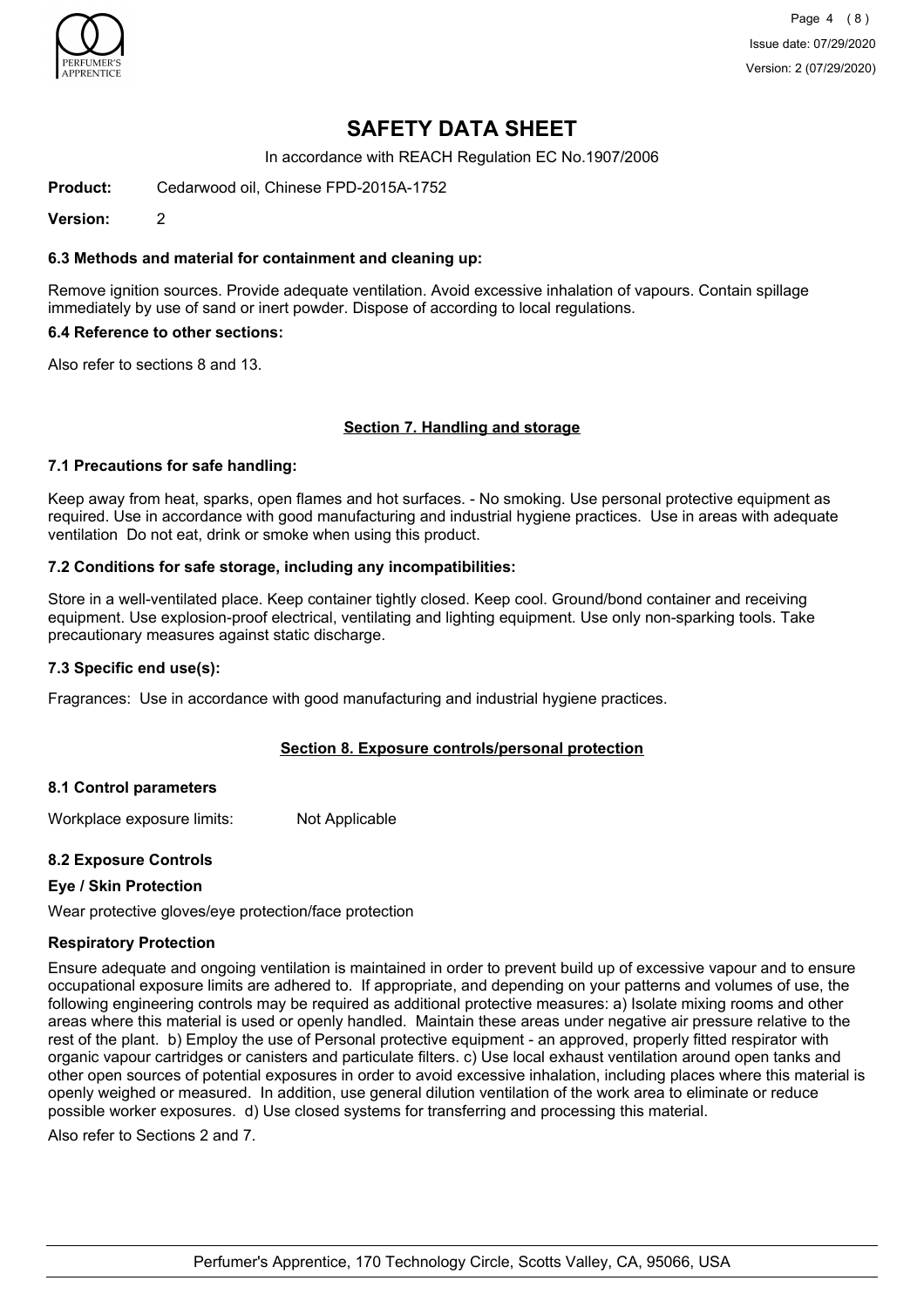

Page 5 (8) Issue date: 07/29/2020 Version: 2 (07/29/2020)

# **SAFETY DATA SHEET**

In accordance with REACH Regulation EC No.1907/2006

**Product:** Cedarwood oil, Chinese FPD-2015A-1752

**Version:** 2

### **Section 9. Physical and chemical properties**

#### **9.1 Information on basic physical and chemical properties**

| Appearance:                                   | Not determined                               |
|-----------------------------------------------|----------------------------------------------|
| Odour:                                        | Not determined                               |
| <b>Odour threshold:</b>                       | Not determined                               |
| pH:                                           | Not determined                               |
| Melting point / freezing point:               | Not determined                               |
| Initial boiling point / range:                | Not determined                               |
| <b>Flash point:</b>                           | >93 °C                                       |
| <b>Evaporation rate:</b>                      | Not determined                               |
| Flammability (solid, gas):                    | Not determined                               |
| Upper/lower flammability or explosive limits: | Product does not present an explosion hazard |
| Vapour pressure:                              | Not determined                               |
| <b>Vapour density:</b>                        | Not determined                               |
| <b>Relative density:</b>                      | Not determined                               |
| Solubility(ies):                              | Not determined                               |
| Partition coefficient: n-octanol/water:       | Not determined                               |
| Auto-ignition temperature:                    | Not determined                               |
| <b>Decomposition temperature:</b>             | Not determined                               |
| <b>Viscosity:</b>                             | Not determined                               |
| <b>Explosive properties:</b>                  | Not expected                                 |
| <b>Oxidising properties:</b>                  | Not expected                                 |
|                                               |                                              |

**9.2 Other information:** None available

#### **Section 10. Stability and reactivity**

#### **10.1 Reactivity:**

Presents no significant reactivity hazard, by itself or in contact with water.

## **10.2 Chemical stability:**

Good stability under normal storage conditions.

# **10.3 Possibility of hazardous reactions:**

Not expected under normal conditions of use.

# **10.4 Conditions to avoid:**

Avoid extreme heat.

## **10.5 Incompatible materials:**

Avoid contact with strong acids, alkalis or oxidising agents.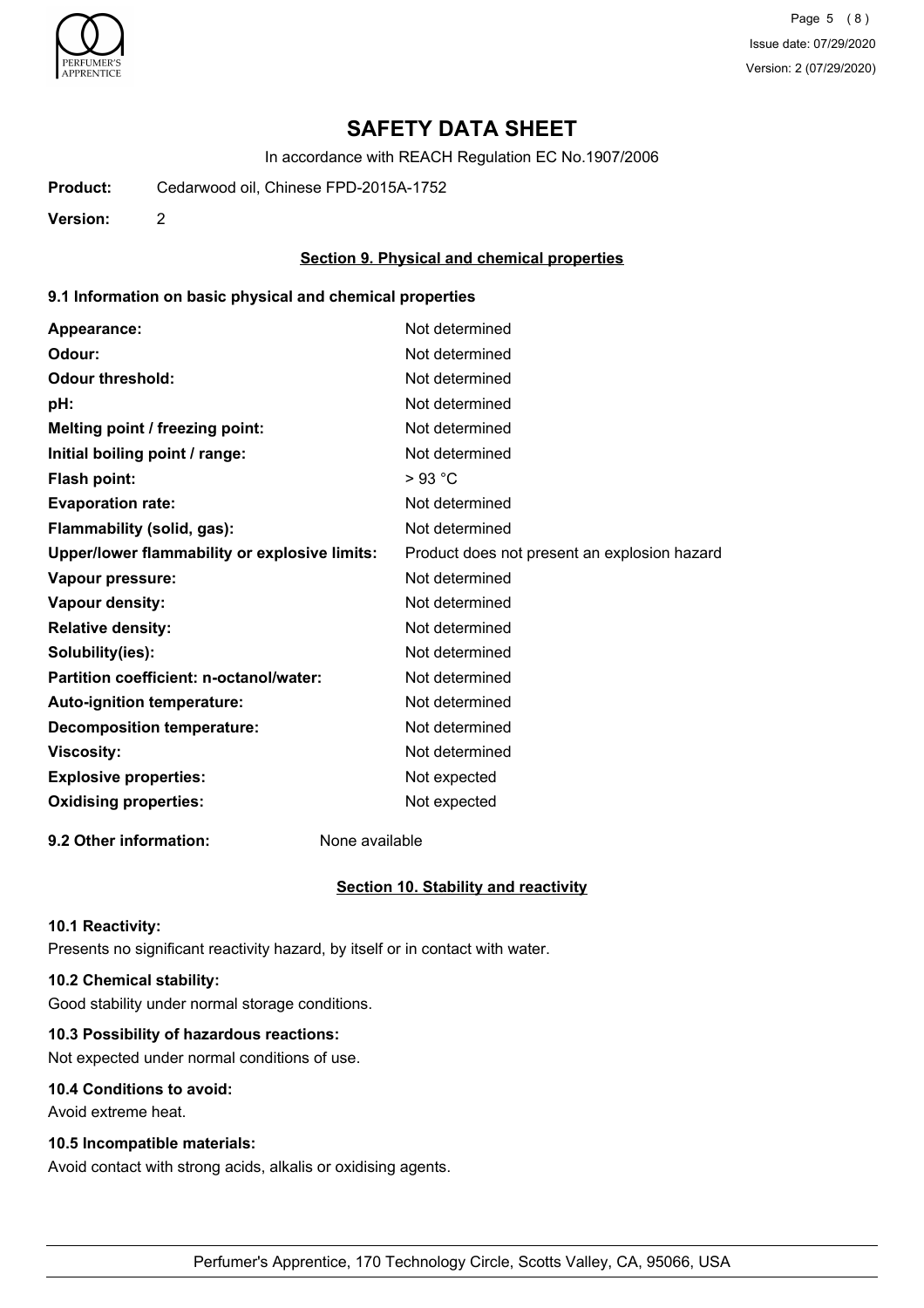

Page 6 (8) Issue date: 07/29/2020 Version: 2 (07/29/2020)

# **SAFETY DATA SHEET**

In accordance with REACH Regulation EC No.1907/2006

**Product:** Cedarwood oil, Chinese FPD-2015A-1752

**Version:** 2

#### **10.6 Hazardous decomposition products:**

Not expected.

## **Section 11. Toxicological information**

#### **11.1 Information on toxicological effects**

| <b>Acute Toxicity:</b>                    | Based on available data the classification criteria are not met. |
|-------------------------------------------|------------------------------------------------------------------|
| <b>Acute Toxicity Oral</b>                | Not Applicable                                                   |
| <b>Acute Toxicity Dermal</b>              | Not Applicable                                                   |
| <b>Acute Toxicity Inhalation</b>          | Not Available                                                    |
| <b>Skin corrosion/irritation:</b>         | Based on available data the classification criteria are not met. |
| Serious eye damage/irritation:            | Eye Damage / Irritation Category 2                               |
| <b>Respiratory or skin sensitisation:</b> | Based on available data the classification criteria are not met. |
| Germ cell mutagenicity:                   | Based on available data the classification criteria are not met. |
| <b>Carcinogenicity:</b>                   | Based on available data the classification criteria are not met. |
| <b>Reproductive toxicity:</b>             | Based on available data the classification criteria are not met. |
| <b>STOT-single exposure:</b>              | Specific Target Organ Toxicity (Single Exposure) Category 3      |
| <b>STOT-repeated exposure:</b>            | Based on available data the classification criteria are not met. |
| <b>Aspiration hazard:</b>                 | <b>Aspiration Hazard Category 1</b>                              |

#### **Information about hazardous ingredients in the mixture**

Not Applicable

Refer to Sections 2 and 3 for additional information.

### **Section 12. Ecological information**

| 12.1 Toxicity:                                        |               |
|-------------------------------------------------------|---------------|
| Very toxic to aquatic life with long lasting effects. |               |
| 12.2 Persistence and degradability:                   | Not available |
| 12.3 Bioaccumulative potential:                       | Not available |
| 12.4 Mobility in soil:                                | Not available |
| 12.5 Results of PBT and vPvB assessment:              |               |

This substance does not meet the PBT/vPvB criteria of REACH, annex XIII.

**12.6 Other adverse effects:** Not available

### **Section 13. Disposal considerations**

## **13.1 Waste treatment methods:**

Dispose of in accordance with local regulations. Avoid disposing into drainage systems and into the environment. Empty containers should be taken to an approved waste handling site for recycling or disposal.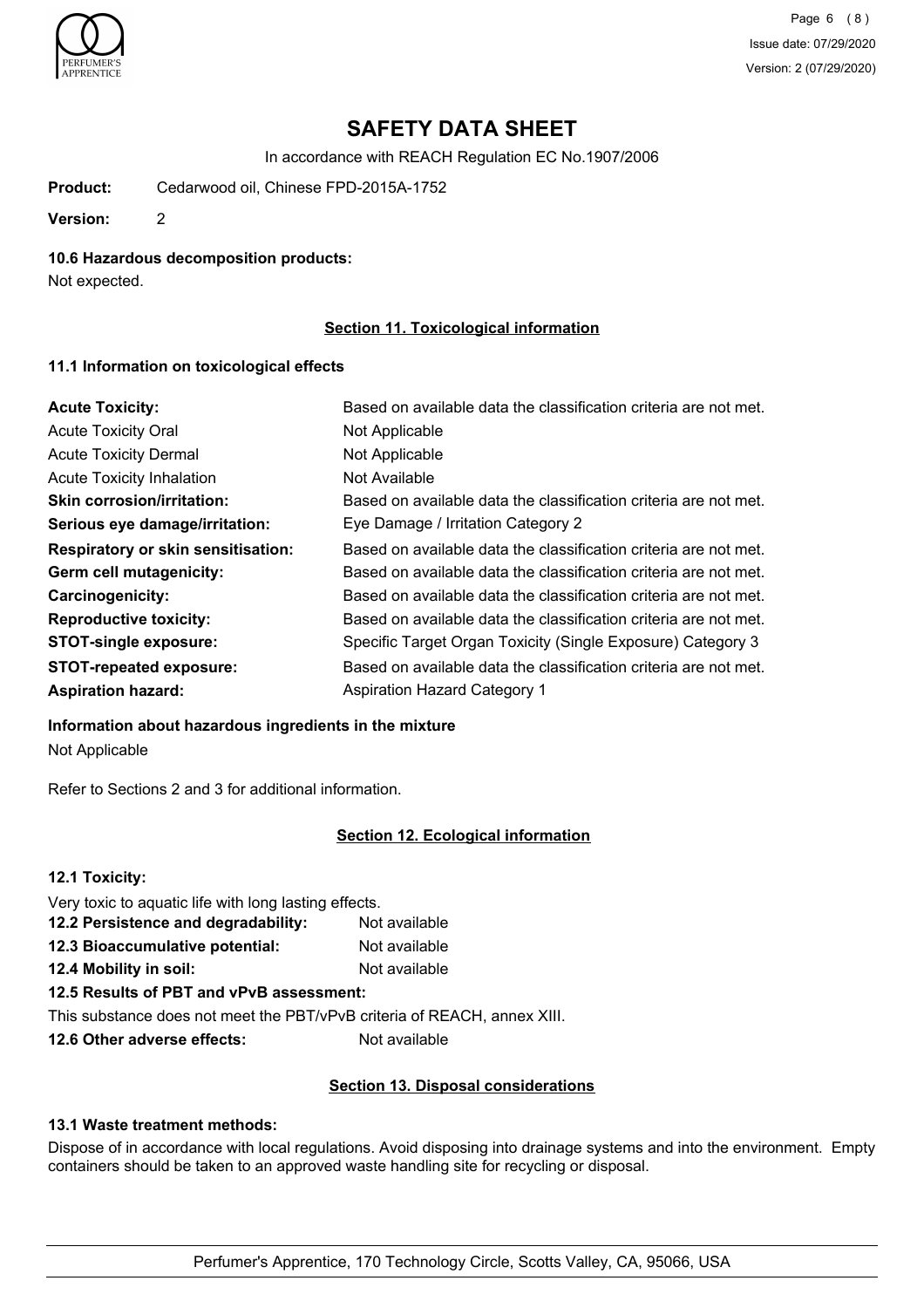

# **SAFETY DATA SHEET**

In accordance with REACH Regulation EC No.1907/2006

**Product:** Cedarwood oil, Chinese FPD-2015A-1752

**Version:** 2

## **Section 14. Transport information**

| 14.1 UN number:                                                               | <b>UN3082</b>                                                                        |
|-------------------------------------------------------------------------------|--------------------------------------------------------------------------------------|
| 14.2 UN Proper Shipping Name:                                                 | ENVIRONMENTALLY HAZARDOUS SUBSTANCE, LIQUID, N.O.S.<br>(alpha-Cedrene, beta-Cedrene) |
| 14.3 Transport hazard class(es):                                              | 9                                                                                    |
| <b>Sub Risk:</b>                                                              |                                                                                      |
| 14.4. Packing Group:                                                          | Ш                                                                                    |
| <b>14.5 Environmental hazards:</b>                                            | This is an environmentally hazardous substance.                                      |
| 14.6 Special precautions for user:                                            | None additional                                                                      |
| 14.7 Transport in bulk according to Annex II of MARPOL73/78 and the IBC Code: |                                                                                      |
| Not applicable                                                                |                                                                                      |
|                                                                               | <b>Section 15. Regulatory information</b>                                            |

# **15.1 Safety, health and environmental regulations/legislation specific for the substance or mixture** RIFM ID Number: 1211-D2.12

### **15.2 Chemical Safety Assessment**

A Chemical Safety Assessment has not been carried out for this product.

# **Section 16. Other information**

| <b>Concentration % Limits:</b>  | EH A1=10.00% EH C1=10.00% EH C2=0.99403579% EH C3=0.<br>09940358% EH C4=9.43% AH 1=12.66% |
|---------------------------------|-------------------------------------------------------------------------------------------|
| <b>Total Fractional Values:</b> | EH A1=10.00 EH C1=10.00 EH C2=100.60 EH C3=1006.00 EH C4=10.60<br>AH 1=7.90               |

## **Key to revisions:**

Classification under Regulation (EC) No 1272/2008

### **Key to abbreviations:**

| Abbreviation      | <b>Meaning</b>                                                      |
|-------------------|---------------------------------------------------------------------|
| Aquatic Acute 1   | Hazardous to the Aquatic Environment - Acute Hazard Category 1      |
| Aquatic Chronic 1 | Hazardous to the Aquatic Environment - Long-term Hazard Category 1  |
| Aquatic Chronic 2 | Hazardous to the Aquatic Environment - Long-term Hazard Category 2  |
| Asp. Tox 1        | Aspiration Hazard Category 1                                        |
| H304              | May be fatal if swallowed and enters airways.                       |
| H410              | Very toxic to aquatic life with long lasting effects.               |
| H411              | Toxic to aquatic life with long lasting effects.                    |
| P273              | Avoid release to the environment.                                   |
| P301/310          | IF SWALLOWED: Immediately call a POISON CENTER or doctor/physician. |
| P331              | Do not induce vomiting.                                             |
| P391              | Collect spillage.                                                   |
| P405              | Store locked up.                                                    |